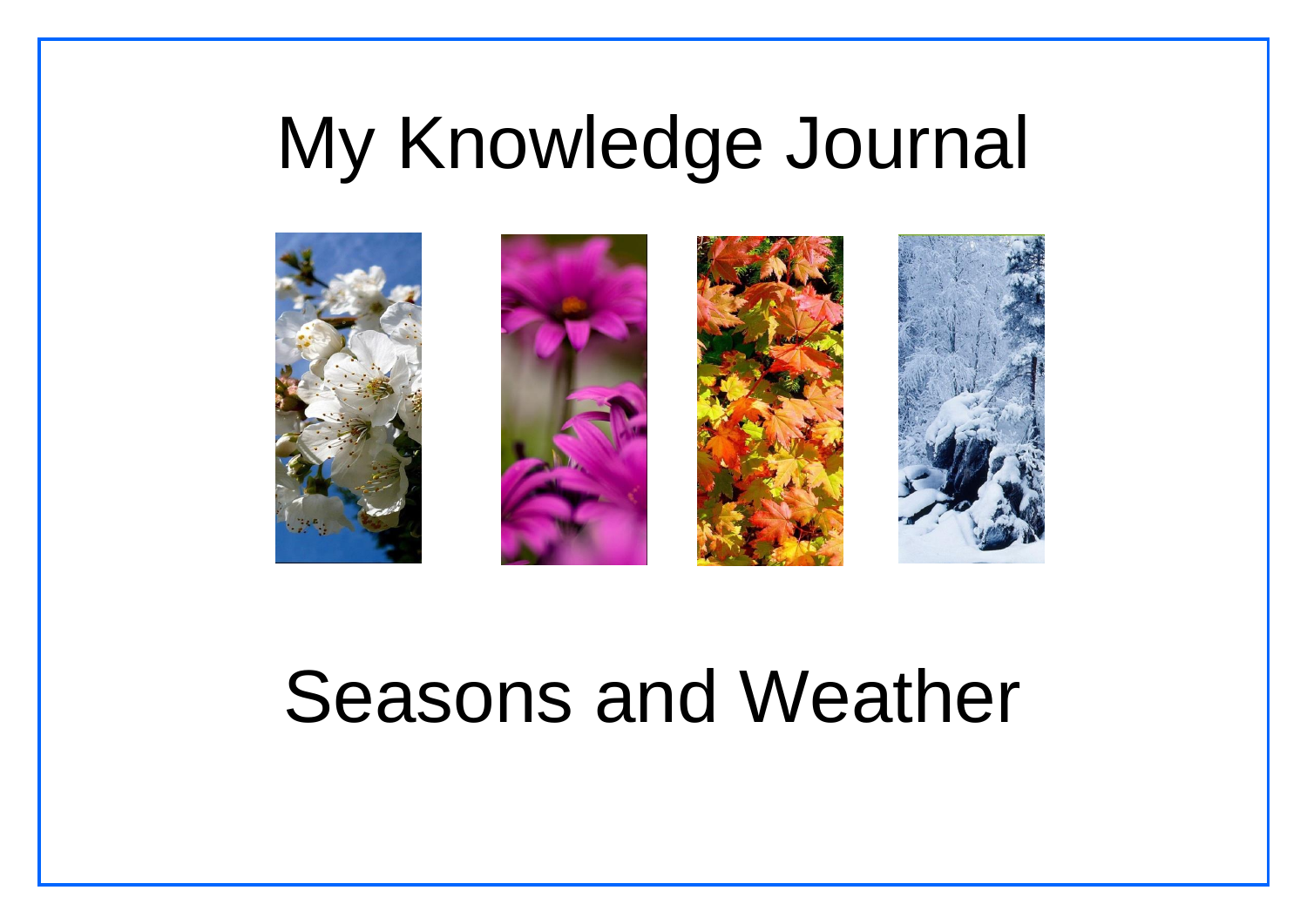## Pre Knowledge Quiz Name: \_\_\_\_\_\_\_\_\_\_\_\_\_\_\_\_\_\_\_\_\_\_\_\_\_\_\_\_\_\_\_\_\_\_\_\_\_\_ Q2. Can you name them? \_\_\_\_\_\_\_\_\_\_\_\_\_\_\_\_\_\_\_\_\_\_\_\_\_\_\_\_\_\_\_ \_\_\_\_\_\_\_\_\_\_\_\_\_\_\_\_\_\_\_\_\_\_\_\_\_\_\_\_\_\_\_ \_\_\_\_\_\_\_\_\_\_\_\_\_\_\_\_\_\_\_\_\_\_\_\_\_\_\_\_\_\_\_ Q4. Which season would you most likely wear these clothes? Q3. What happens to leaves in spring? Q1. How many seasons are there? \_\_\_\_\_\_\_\_\_\_\_ Q5. What happens to day length in winter? \_\_\_\_\_\_\_\_\_\_\_\_\_\_\_\_\_\_\_\_\_\_\_\_\_\_\_\_\_\_\_\_\_\_\_\_\_\_\_\_\_\_\_\_

\_\_\_\_\_\_\_\_\_\_\_\_\_\_\_\_\_\_\_\_\_\_\_\_\_\_\_\_\_\_\_\_\_\_\_\_\_\_\_\_\_\_\_\_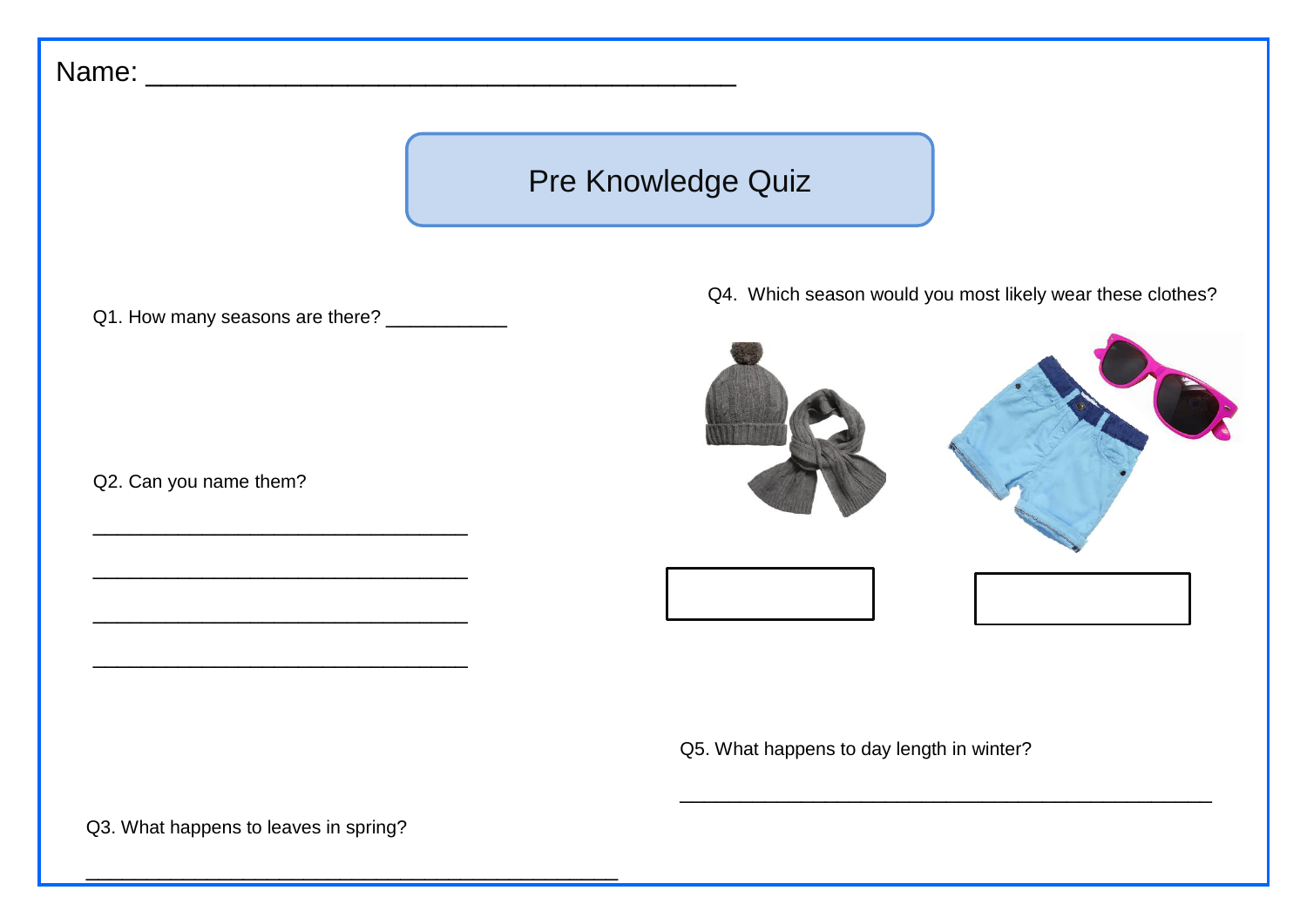### Seasons Knowledge Organiser

### What should I already know?

ELG - Understanding the World: Children develop an understanding of growth, decay and changes over time

|               | There are four seasons                                    |  |
|---------------|-----------------------------------------------------------|--|
|               | <b>Spring</b><br><b>Summer</b><br>Autumn<br><b>Winter</b> |  |
| <b>Months</b> |                                                           |  |
| Spring        | March, April, May                                         |  |
| Summer        | June, July, August                                        |  |
| Autumn        | September, October, November                              |  |
| Winter        | December, January, February                               |  |
|               |                                                           |  |

#### Spring Features

- In this season temperatures rise and the earth starts to warm up
- Flowers begin to grow
- This season is associated with rebirth and growth, some baby animals are born (e.g. lambs, chicks)



#### Autumn Features

- Harvest time is in this season
- Temperatures drop
- Skies can be overcast .
- Birds migrate to warmer climates
- Leaves change colour and fall from deciduous trees



#### Summer Features

- The hottest time of the year
- There is usually sunshine, generally dry weather but there may be thunderstorms too!
- Flowers and trees are in bloom.



#### Winter Features

- The coldest time of year
- We sometimes see snow. frost in the morning, sleet, blizzards, and hail
- Water freezes to ice
- Many plants stop growing
- Some animals including hedgehogs and tortoises hibernate.

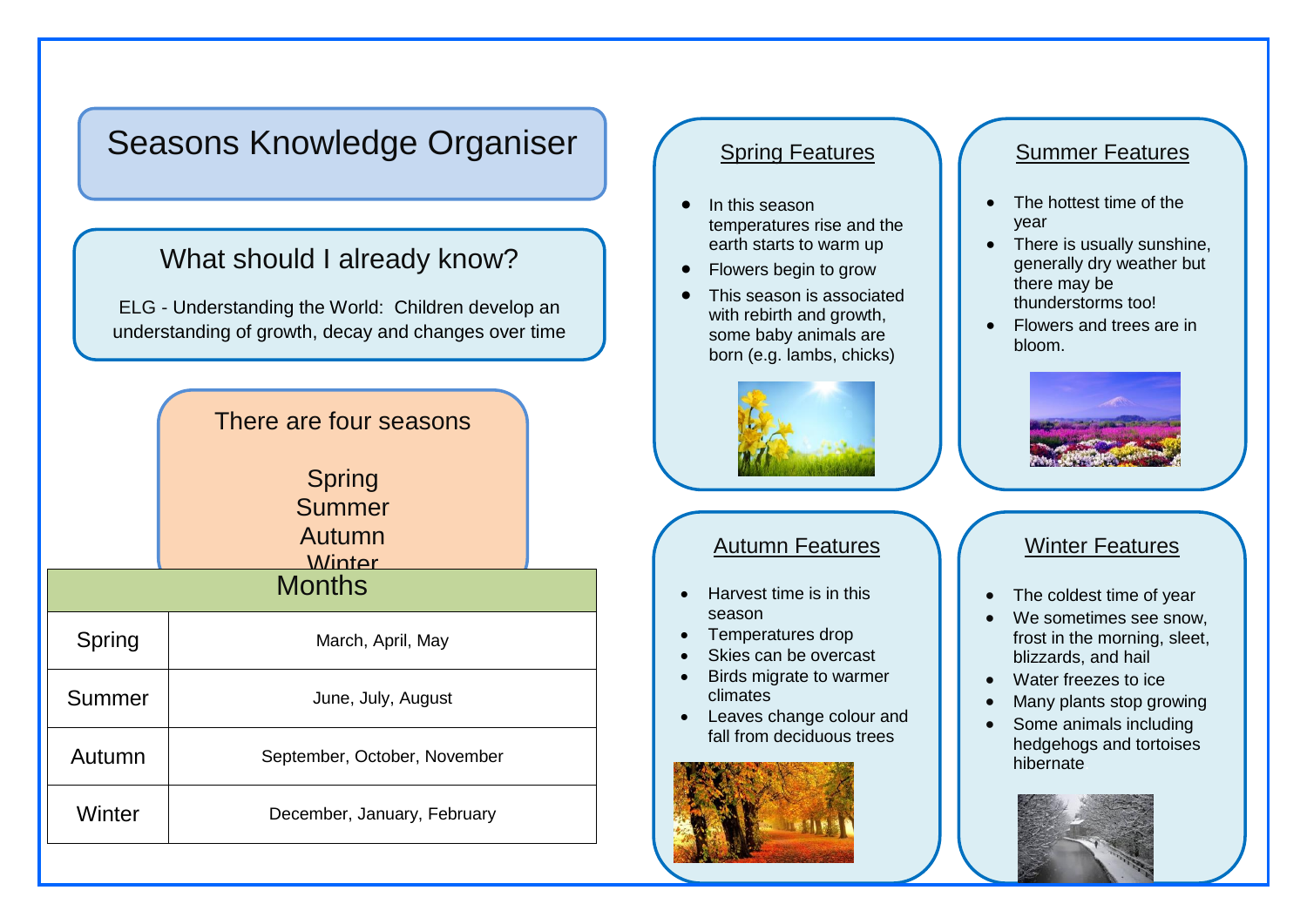The four seasons occur in a cycle across 1 year.



#### **Summer Solstice**

The longest day of the year when the earth is turned most toward the sun. Saturday June 20<sup>th</sup> 2020

#### **Winter Solstice**

The shortest day of the year when the earth is turned farthest from the sun. Sunday 22<sup>nd</sup> December 2019

#### **Spring and Autumn Equinox**

There is an equal amount of day light and night

Most plants and trees lose their leaves in response to the shortening of days and cold temperatures in the autumn and winter.

Trees and plants grow new leaves when the weather warms in the spring.

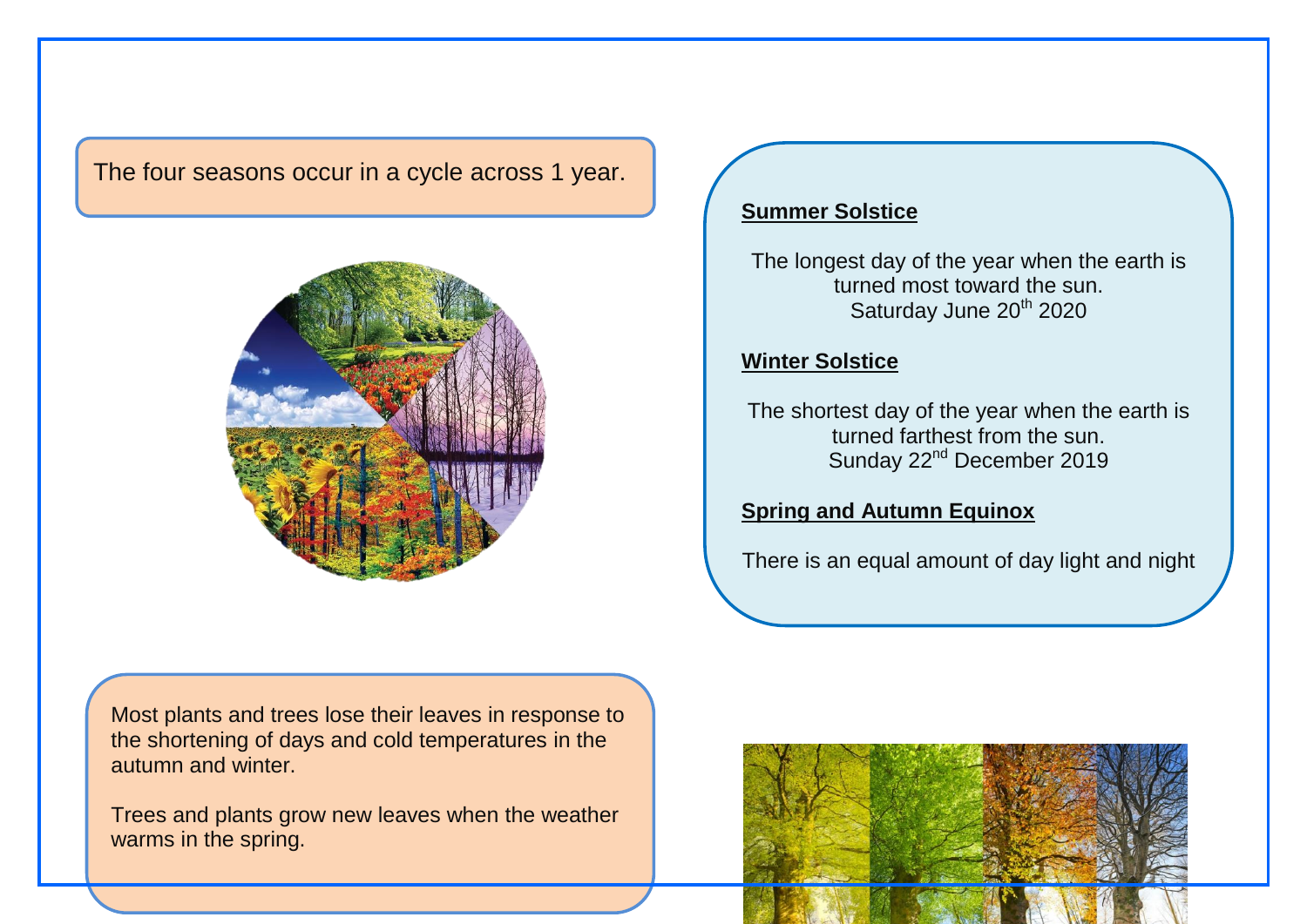### Post Knowledge Quiz

Q1. How many seasons are there? \_\_\_\_\_\_\_\_\_\_\_

\_\_\_\_\_\_\_\_\_\_\_\_\_\_\_\_\_\_\_\_\_\_\_\_\_\_\_\_\_\_\_

\_\_\_\_\_\_\_\_\_\_\_\_\_\_\_\_\_\_\_\_\_\_\_\_\_\_\_\_\_\_\_

\_\_\_\_\_\_\_\_\_\_\_\_\_\_\_\_\_\_\_\_\_\_\_\_\_\_\_\_\_\_\_

\_\_\_\_\_\_\_\_\_\_\_\_\_\_\_\_\_\_\_\_\_\_\_\_\_\_\_\_\_\_\_

\_\_\_\_\_\_\_\_\_\_\_\_\_\_\_\_\_\_\_\_\_\_\_\_\_\_\_\_\_\_\_\_\_\_\_\_\_\_\_\_\_\_\_\_

Q2. Can you name them?

Q4. Which season would you most likely wear these clothes?



\_\_\_\_\_\_\_\_\_\_\_\_\_\_\_\_\_\_\_\_\_\_\_\_\_\_\_\_\_\_\_\_\_\_\_\_\_\_\_\_\_\_\_\_





Q5. What happens to day length in winter?

Q3. What happens to leaves in spring?